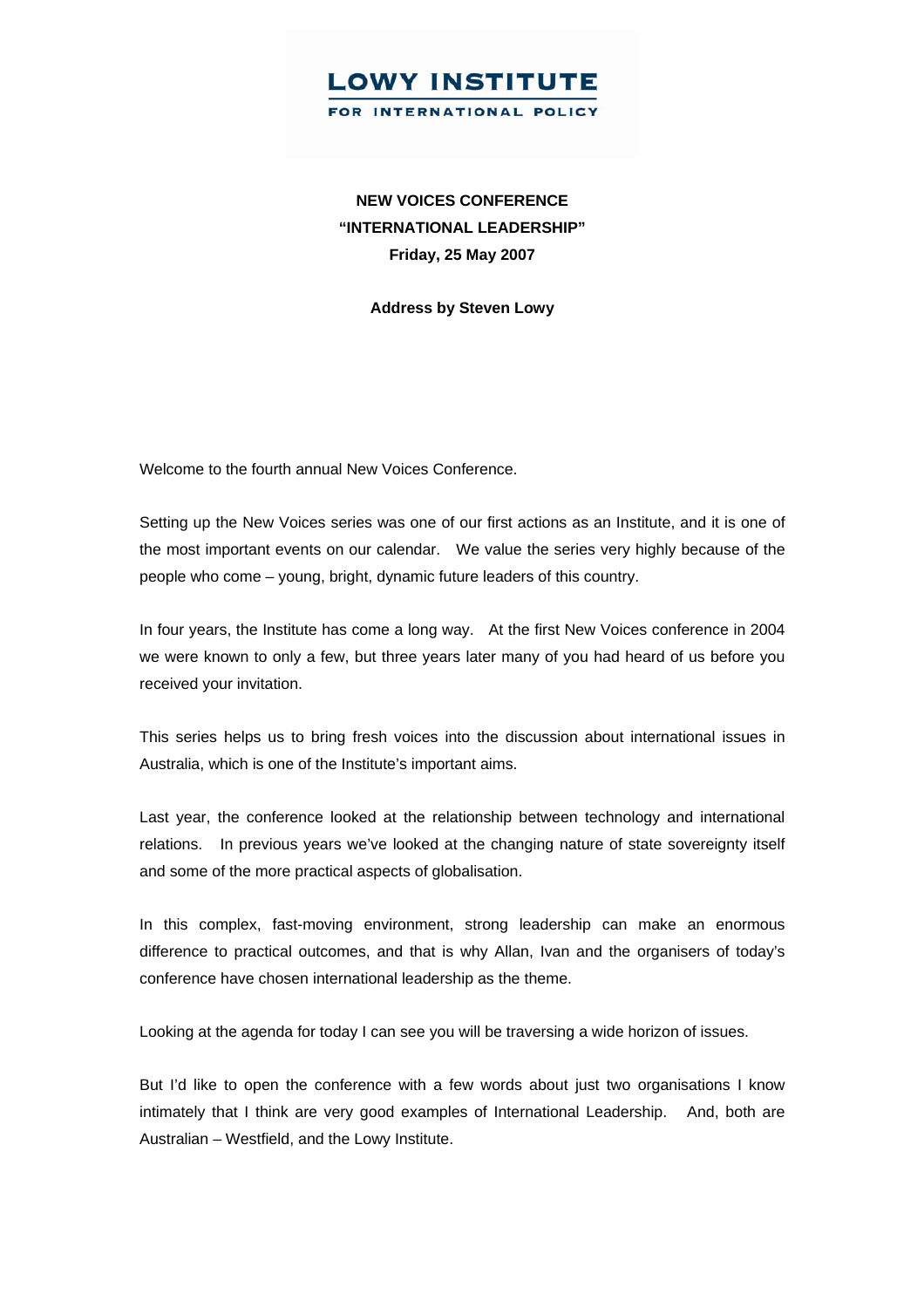I think they both hold very good lessons, not the only lessons, but good ones, about how International Leadership can be exercised from Australia.

You might not be familiar with the history of how Westfield went from a small, Sydney-based firm nearly 50 years ago to become a global leader in our industry today.

It all began when my father identified a need, or at least a gap in the market here. The suburbs were growing, consumer demand for greater choice in shopping was growing, but the retail sector hadn't changed much in decades. Most shopping was still in the CBDs. The corner store or small shops simply couldn't offer the range of goods and services the public wanted.

Westfield started here, but almost from day one we drew lessons from the wider world, especially the US.

My father literally walked the floor of malls all over America. And he didn't just ask the manager how things worked. He asked the security guy a question, he asked the janitor something else. He soaked up all the information he could, knowing that this accumulated knowledge would become the lifeblood of his own business.

The example he set was followed by me and my brothers, and other executives. All of us learned the business from the ground up, walking the floor, collecting the rent, spending time on the construction site. Later, given the importance of capital markets and financial management to our business we spent time working for investment banks in New York and London.

It took 17 years from its founding before Westfield entered the US market. By that time, in 1977, the business here in Australia was already imbued with international experience. Experience that we would translate into global leadership.

The teams building and managing the Australian shopping centres were already "internationalists". They were applying the principals of "globalisation" two or three decades before that buzzword came into common usage.

Hiring the best and the brightest executives in the business was a priority from day one.

So was trying to see opportunities that others didn't see, or had dismissed as "undoable", at least for an Australian company.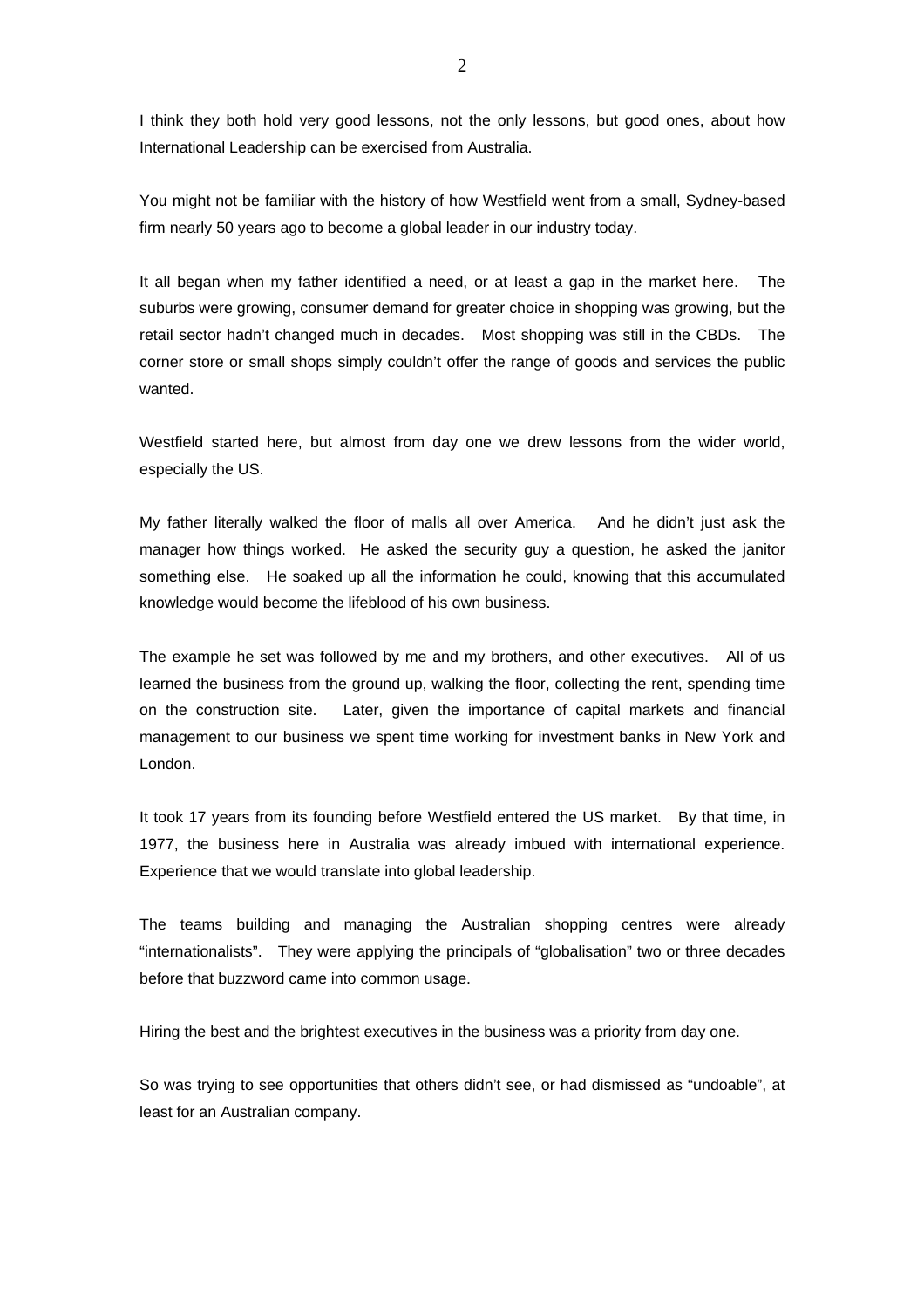Our people, together with a capacity to see what others couldn't or wouldn't see, has been a key ingredient in Westfield's success. It gave us, still gives us, a real competitive advantage.

As we grew in the US, and later in New Zealand and then the United Kingdom, we had a team of highly adaptable and knowledgeable executives who could readily transfer their skills to new markets.

These executives would form the nucleus around which we would build a local team, and in turn that local team would become imbued with the Westfield knowledge and culture.

This flexibility and capacity to mix and match our people around the world is more important than ever.

We operate daily in the global capital markets; we deal with incredibly complex governance regimes across multiple jurisdictions.

That's why our challenge today is not how to get access to capital, or find new growth opportunities.

Getting the right people is our biggest challenge. Retaining and recruiting executives who can actually deliver on the promise of growth.

You can see from what I'm saying that I regard people, and in particular Australian executives, as critical.

My first-hand experience over more than 20 years in a global business tells me Australian executives are uniquely placed to succeed internationally.

Without getting too deep about this, I think part of it must have something to do with the makeup of this country. Many of us are first or second generation migrants.

We're all proud Australians, but most of us are from somewhere else, at least emotionally or culturally.

We're not hung up about going out into the world and we're relaxed about learning lessons from other countries and other people.

If someone's got a better way of doing things, we'll take it on board. There is no arrogance about us in that sense. We're happy to learn. I think that's true about Westfield and it's true about Australians generally.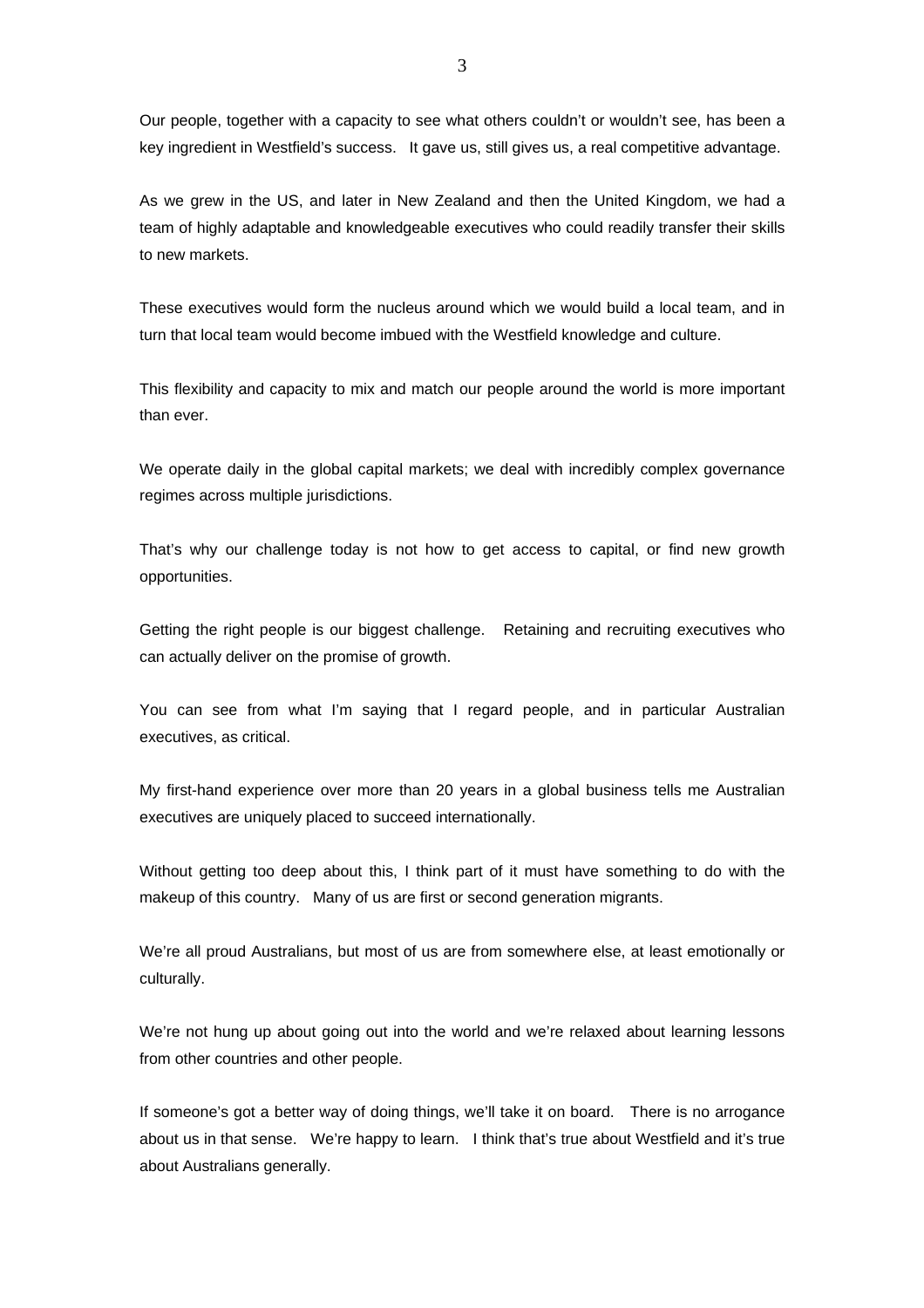We hope that in a different sector, and in different ways, the Lowy Institute can mirror what Westfield's been able to achieve.

We started small with the Institute, but we had big ambitions.

After just four short years it's fair to say that this institute is the pre-eminent foreign policy think tank in Australia.

As with Westfield, we saw a need. There was a gap in the market. Just a few years ago there was no think tank in Australia doing what we're doing.

We saw an opportunity to offer a special angle of view on the world – as people from a European heritage and culture, but physically in the Asian region.

We don't confine ourselves to the region, but it's where we can offer a point of difference with US/European think tanks. We have a point of view that people want to hear about.

We assembled good people. The best. Our board and staff are world-class and any of them would be at home in any think tank in the world.

Just as with Westfield our ambition is to immerse our people in the world, and not wait for the world to come to us.

Having now built a solid foundation for the Institute, we hope to spread our wings a little over next year or so establish scholar exchanges with other think tanks and universities.

We want to take Lowy Institute people and ideas into the world.

I'd urge you today to think that "International Leadership" is something that we are more than capable of exercising from Australia. Leadership is not the exclusive domain of the US, or Europe, or China.

To exercise International Leadership we need to be continually looking to new people and new ideas to solve new problems.

That's the spirit that inspired us to begin the New Voices program and why we've invited you here today as the best and brightest in your fields.

Your agenda today is an ambitious one.